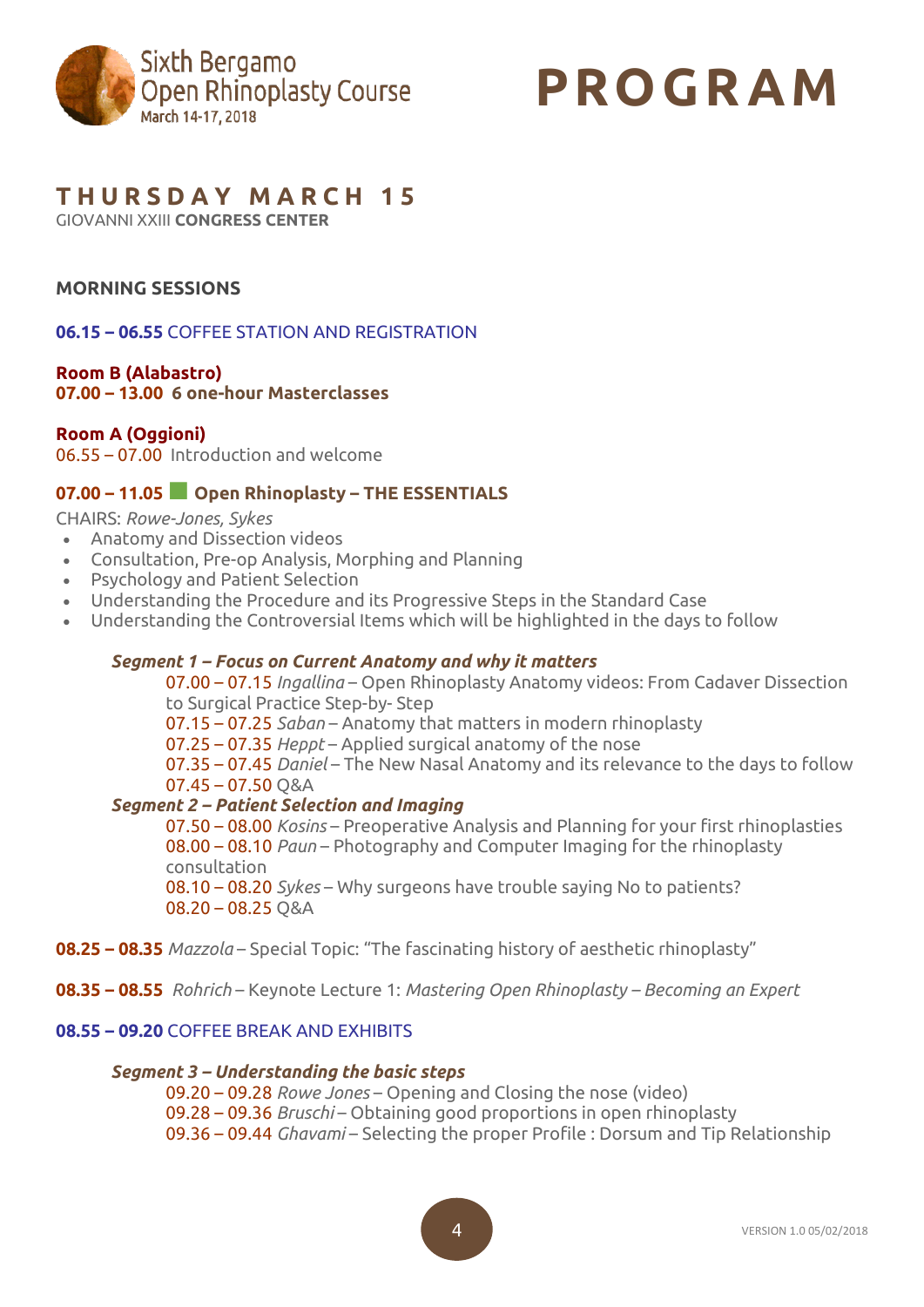



09.44 – 09.52 *Cobo* – Balancing the middle third of the nose using Spreader Grafts and Spreader Flaps: long term results

09.52 – 10.00 *Duron* – How to Support the Tip

10.00 – 10.08 *East* – How to create an Aesthetic Tip in primary Rhinoplasty

10.08 – 10.16 *Goksel* – 10 tricks I often use in rhinoplasty

10.16 – 10.24 *Ghavami* – Pearls for Dorsal Augmentation

10.24 – 10.32 *Celik* – Male Rhinoplasty: how to protect masculinity

10.32 – 10.40 Q&A

10.40 – 10.55 *Robotti* – A prelude to the Course – Primary rhinoplasty procedural clips: logical sequence and recent issues

## **10.55 – 11.20■** Case Analysis Panel

MODERATOR: *Rohrich* PANELISTS: *Apaydin, Calvert, Cerkes, Foda, Ghavami* 11.20 – 11.25 *Robotti* – Appendix to the Panel: Demostrating the 3D Bergamo Rhinoplasty Software

**11.25 – 12.10■** Author-commented edited videos – <sup>2</sup> *Primary Rhinoplasty full-steps*

**12.10 – 12.30■** Question-Time Panel and Faculty Poll Review – *Pre and Postop Care*

REVIEWER: *Robotti* PANELISTS: *Celik, Cobo, Goksel, Rowe Jones, Sykes*

## **12.30 – 13.30** LUNCH AND EXHIBITS

## **12.30 – 13.00 Room C (Stucchi) – Lunchtime Workshop: 2-D Computer Simulation by digital imaging (hands on)**

*The format will be "lab-like", thus a practical hands-on workshop. Attendees are encouraged to bring their own laptops and own cases.*

[Buffet lunch provided in the Alabastro Room] HELD BY: *Jim Chekerylla* SPONSORED BY: *Seattle Software Design*

#### **13.00 – 13.30 Room B (Alabastro) – Lunchtime Workshop: Rhinoplasty made easy and reliable with ultrasonic rhinoplasty through a full open approach**

*This workshop explains mainly with videos the rationale of the use of Piezo electric instruments (PEI) that affect only bones and stiff cartilages, but can't harm the soft tissues.* HELD BY: *Olivier Gerbault* SPONSORED BY: *Acteon/Comeg*

## **AFTERNOON SESSIONS**

**13.30 – 14.00** *Aiach* – Lecture of Honor: *Open Rhinoplasty: a life-long journey of learning*

## **14.00 – 15.20■ Session 1: Dorsum issues**

CHAIRS: *Cerkes, Haack*

- New Anatomical Concepts
- Bony Cap and Keystone management
- Osteotomies
- Spreader Grafts, Spreader Flaps, Variations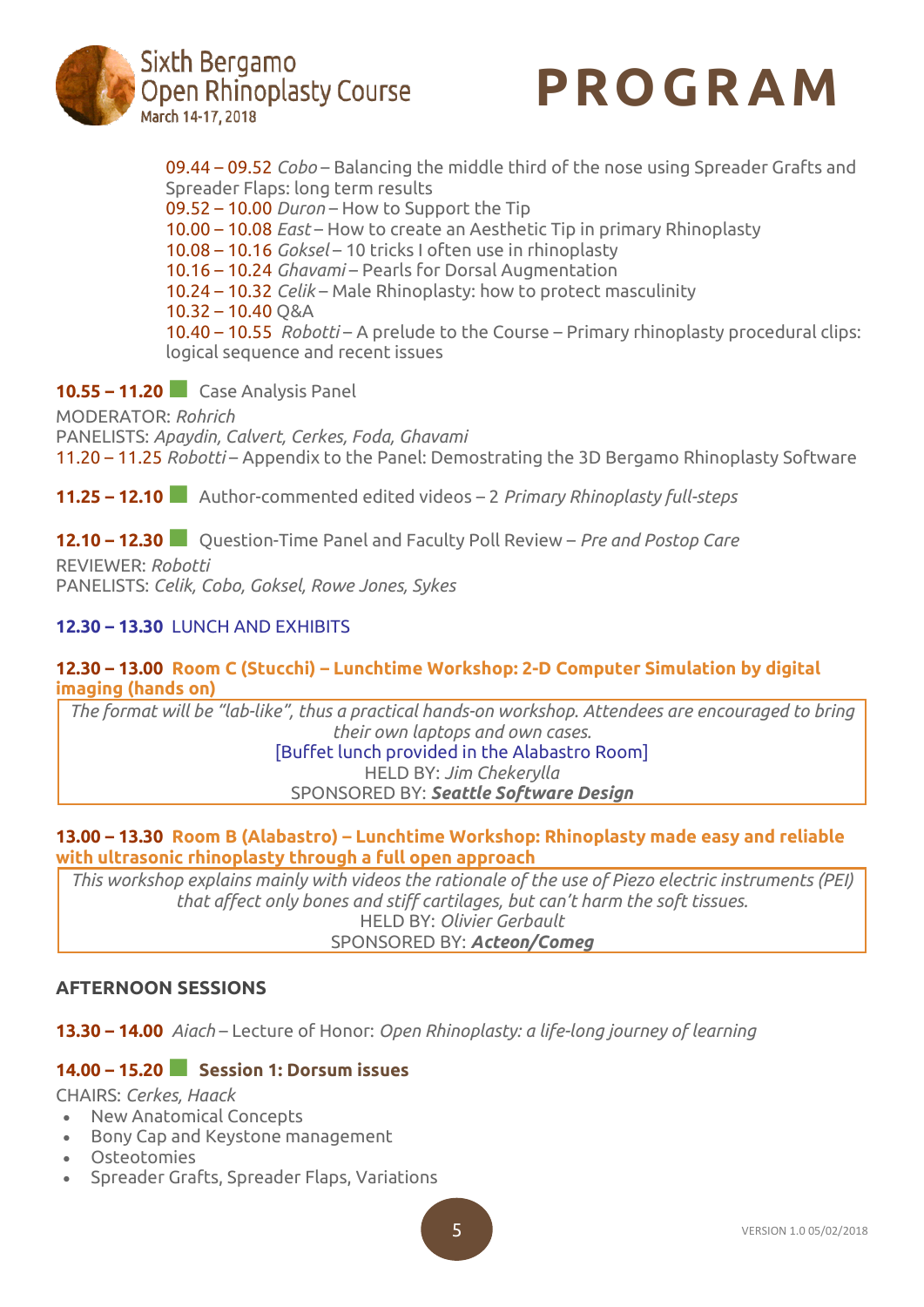



14.00 – 14.10 *Palhazi* – The Anatomy you have to know (Bony Cap, Keystone, Middle Third) 14.10 – 14.25 *Cerkes* – Current management of the Nasal Dorsum 14.25 – 14.40 *Rohrich* – Restoring the Dorsal Aesthetic Lines in primary Rhinoplasty and Precision Osteotomies 14.40 – 14.50 *Rowe-Jones* – Osteotomies for "closing the roof" 14.50 – 15.00 *Kovacevic* – Spreader Flaps or Spreader Grafts: Techniques and Traps 15.00 – 15.10 *Apaydin* – New Spreader Flap/Graft classification 15.10 – 15.20 Q&A

## **15.20 – 16.30■ Session 2: Dorsum specifics/hot topics**

## DISCUSSANTS: *Daniel, Heppt*

- New Technology: Power Tools and Piezo
- Dorsum preservation techniques
- Reconstituting/Aligning the Middle Vault

15.20 – 15.30 *Daniel* – Evolving techniques in dorsum surgery: heading towards a Preservation Rhinoplasty?

15.30 – 15.45 *Gerbault* – Ultrasonic Rhinoplasty 6 years after: where are we now and what's the future?

15.45 – 16.00 *Racy* – Powered Rhinoplasty : 6 years experience. Learning curve and long term results

16.00 – 16.10 *Saban* – Push-down and Let-down: understanding the concept and its recent revival

16.10 -16.20 *East* – Push down? Let down? Push over?: What are the indications? 16.20 – 16.25 5 min for the Discussants 16.25 – 16.35 Q&A

## **16.35 – 17.00** COFFEE BREAK AND EXHIBITS

## **17.00 – 18.05■ Dorsum Hot Topics Videopanel**

*(5 min video-based presentations in each group followed by 5 min discussion at end of each group)* REVIEWERS: *Apaydin, Ghavami*

17.00-17.35 *Group 1* – *Working on bone and middle third*

- 1) *Heppt* Osteotomies with Osteotome and Power Drill
- 2) *Gubisch* What to do when the Keystone Septal Junction breaks
- 3) *Haak* Versatility of the TTC Suture
- 4) *Cerkes* New Simple Tools for bone work
- 5) *Rohrich* Why Spreader Grafts Are Not Needed in most Open Primary Rhinoplasties
- 6) *Goksel* Open Piezo Let-down technique for lowering the dorsum
- Discussion by Reviewers (5 min)

17.35- 18.05 *Group 2* – *Augmenting the dorsum*

- 1) *Cobo* Diced cartilage+ Fibrin Glue to augment a low primary dorsum
- 2) *Sykes* Augmenting the dorsum with Diced Cartilage /Glue grafts
- 3) *Ghavami* Dorsal augmentation: No ear, No wrap
- 4) *Apaydin* Radix cocktail
- 5) *Kosins* What dorsums Not to augment
- Discussion by Reviewers (5 min)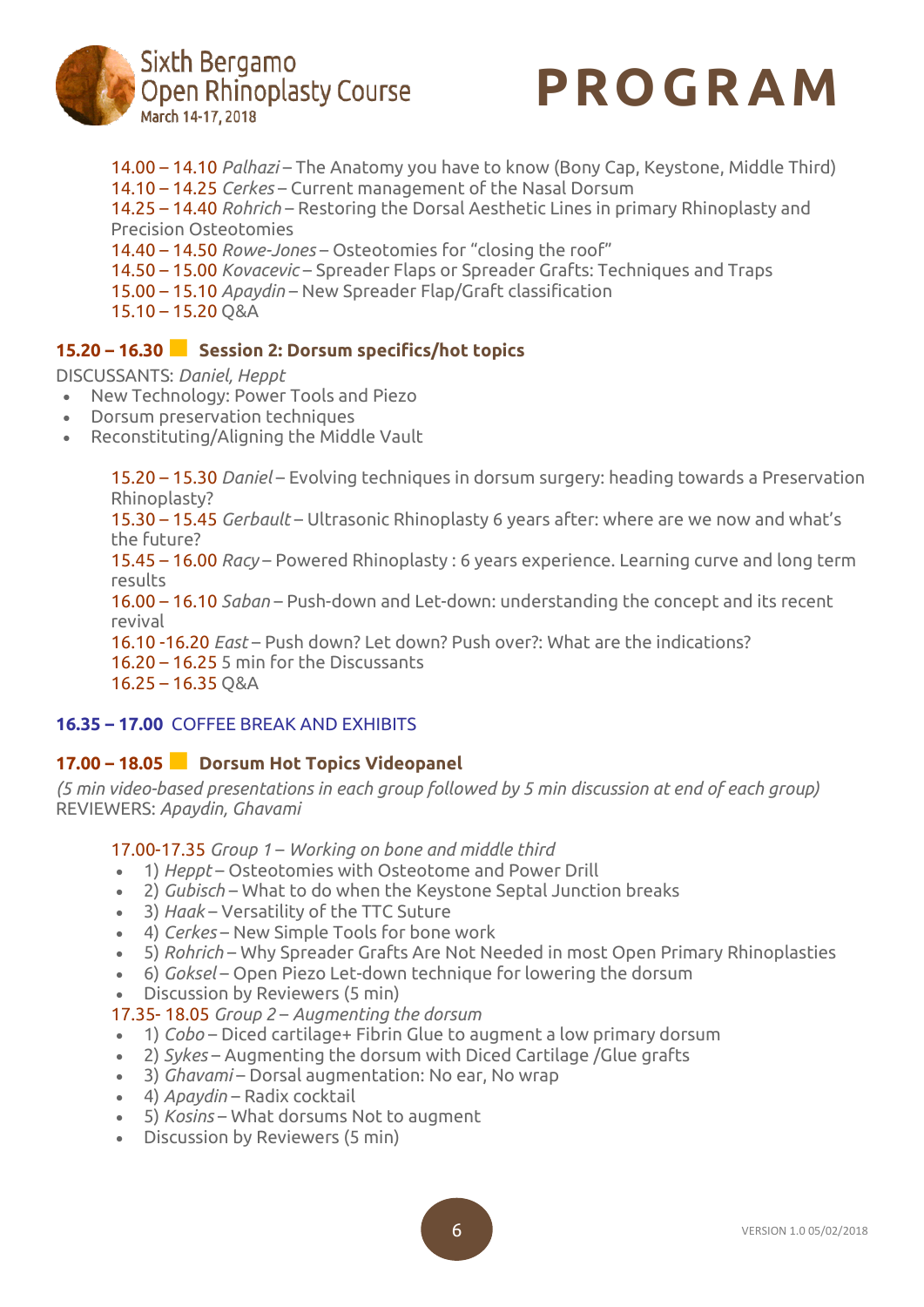



## **18.05 – 18.50■ Dorsum Controversies Boxing-Ring Panel**

(2 surgeons pro and 2 against each topic 5 min for each opposing duo to state their points, followed by *5 min discussion on each topic)*

TOPICS: DEGLOVING limited vs full, OSTEOTOMY / OSTEOPLASTY by power tools vs piezo vs osteotome

REFEREES: *Gubisch, Rohrich*

- 1. DEGLOVING: Heppt, Sykes (*limited*) vs Goksel, Kovacevic (*full*)
- 2. OSTEOTOMY: Gerbault, East (*piezo*) vs Calvert, Cerkes (*osteotome*)
- 3. OSTEOPLASTY: Gerbault, Rowe Jones (*piezo*) vs Racy, Celik (*power*)

#### **18.50 – 18.55** *Robotti* – 5 min for Wrapping the Dorsum up

#### **18.55 – 20.15 Dorsum techniques Videofocus** (videoclips-only session)

#### (3+1 formula: 3 min videoclip followed by 1 min discussion)

*Faculty will comment*

- 1. *HAACK* True subperichondral/subperiosteal flap
- 2. *CERKES* Perichondral/periosteal flaps
- 3. *KOSINS* Total subperichondrial/subperiosteal dissection of the tip and dorsum with identification, preservation and reattachment of ligaments
- 4. *GERBAULT* Extended subperiosteal dissection of bony vault and dissection plane above ULC
- 5. *GOKSEL* Dealing with Levator Labii Superior Alaque Nasi Muscle
- 6. *DAVIS* Bony hump removal with electric oscillating saw
- 7. *CELIK* Radix reduction and bony hump reduction with power burr
- 8. *ROWE* JONES Bony hump reduction with piezo
- 9. *HAACK* Prefabrication of the osteotomy lines with the coarse diamond burr
- 10. *MAZZOLA* How to properly sharpen the chisels for a precise osteotomy
- 11. *GUBISCH* Criss-Cross suture for bone stabilization/reconstruction of the keystone area
- 12. *KOVACEVIC* Door-Stop implant to keep the medialized bone in position
- 13. *GERBAULT* Ultrasonic rhinosculpture in dorsum techniques
- 14. *GERBAULT* Piezo Open Let Down technique
- 15. *GOKSEL* Radix augmentation
- 16. *DANIEL* Glabellar-radix dorsal graft
- 17. *CERKES* Combined use of spreader flaps+ spreader grafts
- 18. *ROHRICH* Finesse in Dorsal Reshaping in Primary Rhinoplasty
- 19. *PAUN* Diced cartilage in tissue glue technique
- 20. *EAST* PRF/Cartilage for the dorsum

#### **20.15** WELCOME COCKTAIL, mingling with Faculty



**21.30 – 23.15■ Room <sup>C</sup> (Stucchi) – Night Owl: viewing narrated DVDs (5 videos)**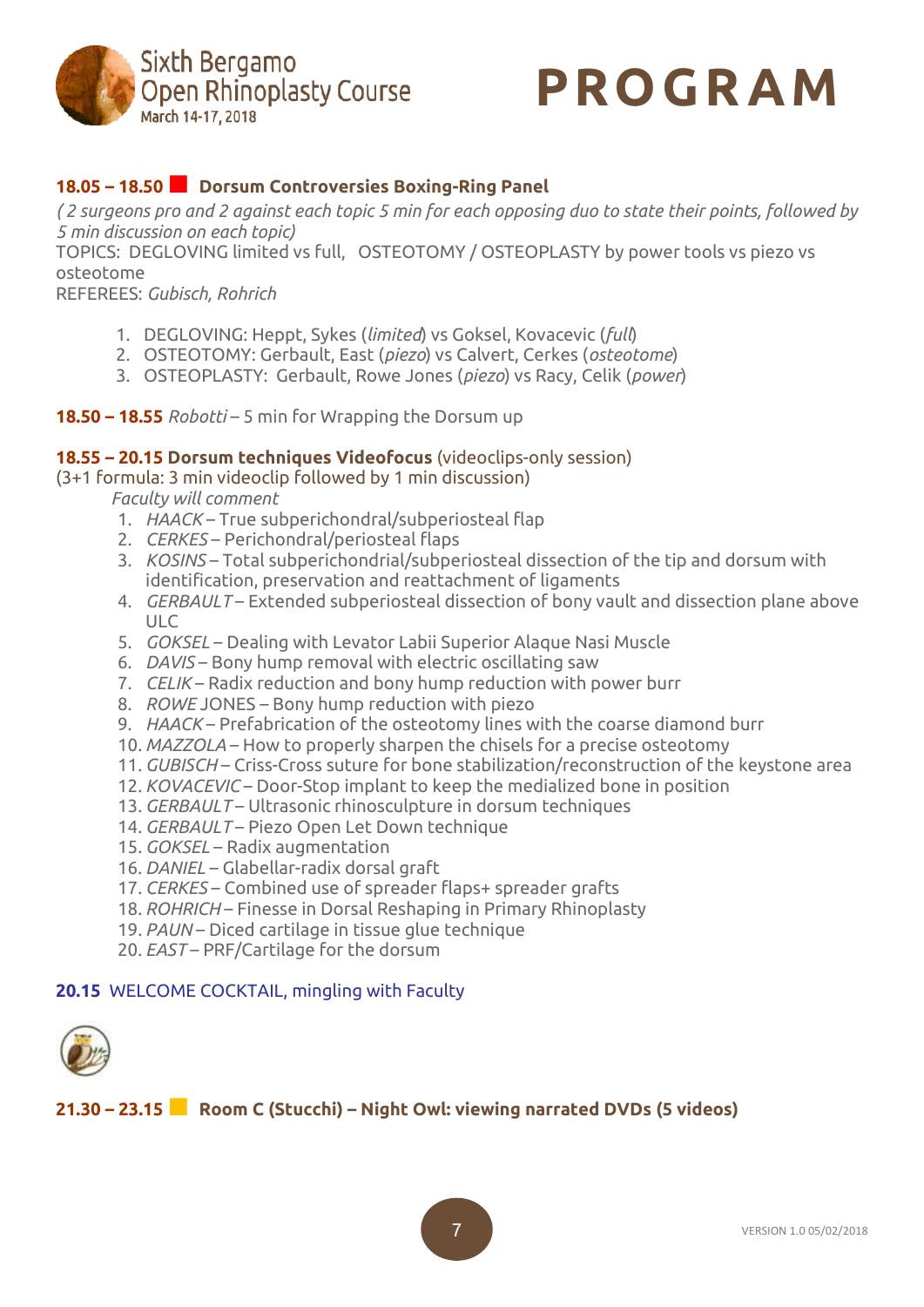

# **PROGR AM**

# **F R I D A Y M A R C H 1 6**

GIOVANNI XXIII **CONGRESS CENTER**

## MORNING SESSIONS

**06.30 – 06.45** COFFEE STATION AND REGISTRATION

## **Room B (Alabastro)**

**07.00 – 13.00 6 one-hour Masterclasses**

## **Room A (Oggioni)**

## **06.45 – 08.20■ Septum, Turbinates and Function**

CHAIRS: *Bussi, East*

- Septoplasty and Septal Reconstruction
- Extracorporeal Septoplasty
- Turbinates
- New concepts for functional rhinoplasty
- Preventing and managing obstruction
- Endoscopy

06.45 – 06.53 *Palhazi* – The Anatomy you have to know (Septum and Nasal Valves) 06.53 – 07.05 *East* – Septal Surgery overview and understanding the Nasal Valves 07.05 – 07.13 *Lipski* – Biomechanics of Septum, Cartilage Harvesting and Septal Reconstruction 07.13 – 07.21 *Haack* – Septal Reconstruction with Septal/ Ear / Rib cartilage grafts 07.21 – 07.29 *Robotti* – How to Harvest from the septum and How to Stabilize the Lstrut: Perforated Ethmoid Plate applications 07.29 – 07.37 *Apaydin* – Bone Recycling in rhinoplasty 07.37 – 07.45 *Racy* – 3D modelling of the Internal Nasal Valve: New concepts for functional rhinoplasty 07.45 – 07.53 *A. Wengen* – 15 years of experience with the Titanium Breathe Implant to open the internal nasal valve: may we consider this a safe technique? 07.53 – 08.01 *Robotti* – Cone Beam CT scan: does it offer true advantages in rhinoplasty? 08.01 – 08.09 *Celik* – Prevention and Management of Post-Rhinoplasty Nasal Obstruction 08.09 – 08.20 Q&A

**08.20 – 08.35** *Bussi* – Special Topic: Why use Endoscopy in rhinoplasty?

**08.35 – 09.00■** Question-Time Panel – Functional issues which Non-ENT surgeons should

understand REVIEWERS: *Robotti, Heppt* PANELIST: *Calvert Celik, East, Gerbault, Kovacevic, Racy*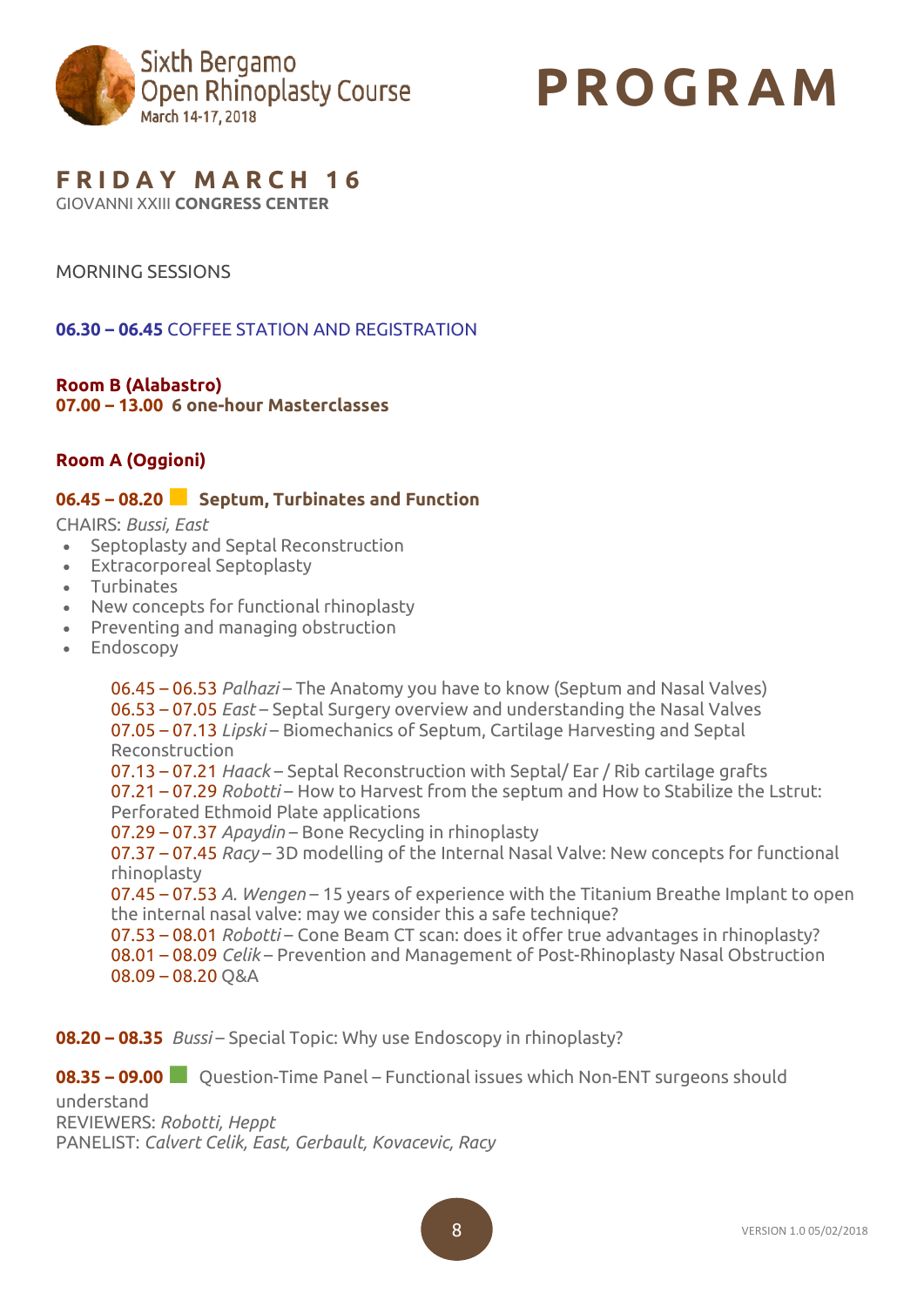



**09.00 – 09.20** *Gubisch* – Keynote Lecture 2 – *Extracorporeal septoplasty: 30 yrs of experience and current refinements*

## **09.20 – 9.45** COFFEE BREAK AND EXHIBITS

#### **09.45 – 10.35 Septum/Function techniques Videofocus** (videoclips-only session)

(3+1 formula: 3 min videoclip followed by 1 min discussion)

- 1. *East* How to deal with inferior and Middle Turbinates in nasal valve surgery
- 2. *Heppt* The Shaver Turbinoplasty
- 3. *Apaydon* Hybrid Grafts
- 4. *Gerbault* Ultrasonic Septoplasty
- 5. *Kosins* Subtotal septoplasty
- 6. *Racy* Protecting the Internal Nasal Valve during primary reduction rhinoplasty a) Scroll Flap
- 7. *Racy* Protecting the Internal Nasal Valve during primary reduction rhinoplasty b) Modified Spreader Flaps
- 8. *Dacho* Lower Lateral Crura Duplication to stabilize the outer valve
- 9. *Zholtikov* Variant of Septum Fixation using Piezo in the case without spine
- 10. *Lipski* Vestibular Skin Lifting
- 11. *A. Wengen* Titanium Septum Plate to straighten and strengthen the Septum
- 12. *East* Suspension of the Lateral Alar Sidewall for valve dysfunction

## **10.35 – 11.05■ Crooked Nose Videocasepanel**

#### (Each Panelist presents, exclusively by video, one case condensing the significant steps of surgery) DISCUSSANT: *Davis*

- 1) *Apaydin*
- 2) *Cerkes*
- 3) *Calvert*
- 4) *East*
- 5) *Gubisch*
- Comments by Discussants (5 min)
- **11.05 – 11.25** *Toriumi* Keynote Lecture 3: *Managing the Deviated Nose Deformity*

#### **11.25 – 11.55 "Selected Abstracts" Corner and prize to best presentations**

- **11.55 – 12.10** Follow-up on cases of the last Course with comments by surgeon
- **12.10 – 12.30** *Daniel* Keynote Lecture 4 *Tip Sutures: a 30 year evolution*

#### **12.30 – 13.30** LUNCH AND EXHIBITS

#### **12.30 – 13.00 Room C (Stucchi) – Lunchtime Workshop: 3-D Computer Simulation by digital imaging (Vectra 3D)**

*The benefits of 3-D digital imaging will be addressed, including its marketing value for potential patients. Limited places available.* [Buffet lunch provided in the Alabastro Room] SPONSORED BY: *Canfield*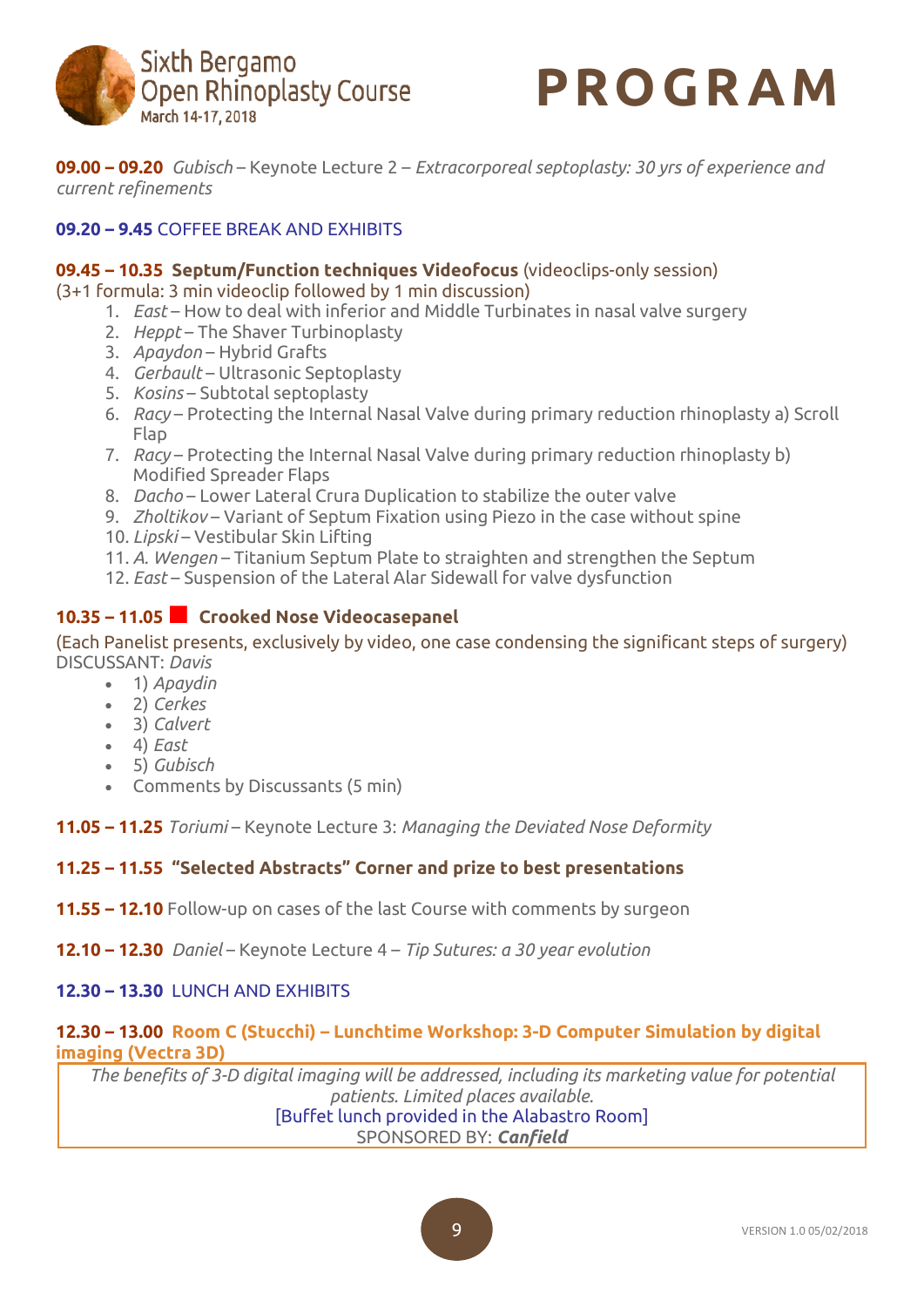



## **13.00 – 13.30 Room B (Alabastro) – Lunchtime Workshop: Powered Rhinoplasty System: how to use it and why**

T*his workshop will deal with the practical aspects of the Powered Rhinoplasty system and the benefits for the patients.* HELD BY: *Emmanuel Racy* SPONSORED BY: *Bien Air*

## **AFTERNOON SESSIONS**

#### **13.30 – 15.20■ Session 1: Tip issues**

CHAIRS: *Daniel, Calvert*

- Sutures and Grafts
- Increasing and decreasing Projection/Length/Rotation
- Alar Base

13.30 – 13.35 *Palhazi* – The Anatomy you have to know (Tip) 13.35 – 13.50 *Toriumi* – Contouring the Nasal Tip: raising the bar 13.50 – 14.05 *Foda* – Managing Tip Projection and Rotation 14.05 – 14.20 *Davis* – Tip "Tensioning"; Enhancing Outcomes with Tip Dynamics 14.20 – 14.30 *Calvert* – Nuances in Tip Suturing 14.30 – 14.40 *Rowe Jones* – Essentials in treating the Bulbous Tip and the Drooping Tip 14.40 – 14.50 *Sykes* – Placing Tip Graft: Which grafts and What is the best order 14.50 – 15.00 *Cerkes* – Lengthening the Short Nose 15.00 – 15.10 *Rohrich* – Finesse in Alar Base Surgery 15.10 – 15.20 Q&A

## **15.20 – 16.20■ Session 2: Tip specifics/hot topics**

#### DISCUSSANTS: *Sykes, Foda*

- Alar/Columellar Disproportion
- Reshaping and Repositioning the Lateral Crura
- Alar Rim

15.20 – 15.28 *Sykes* – The Alar-Columellar Relationship: Diagnosis and Treatment

15.28 – 15.36 *Foda* – Management of the Hanging Infratip Lobule

15.36 – 15.44 *Rohrich* – Getting the Alar Rim Contour right: key principles and nuances

15.44 – 15.52 *Zholtikov* – Lateral crura Transposition : why, when, how. Tips and tricks

15.52 – 16.00 *Ghavami* – Lateral Crural Transection: Safe and Effective

- 16.00 16.05 *Cobo* Alar Rim Grafts or Alar Contour Grafts: what do they really do?
- 16.05 16.10 *Apaydin* Lat Crura Turn-In Flaps: do they work long term?
- 16.10 16.15 5 min for the Discussants
- 16.15 16.20 Q&A

#### **16.20 – 16.45** COFFEE BREAK AND EXHIBITS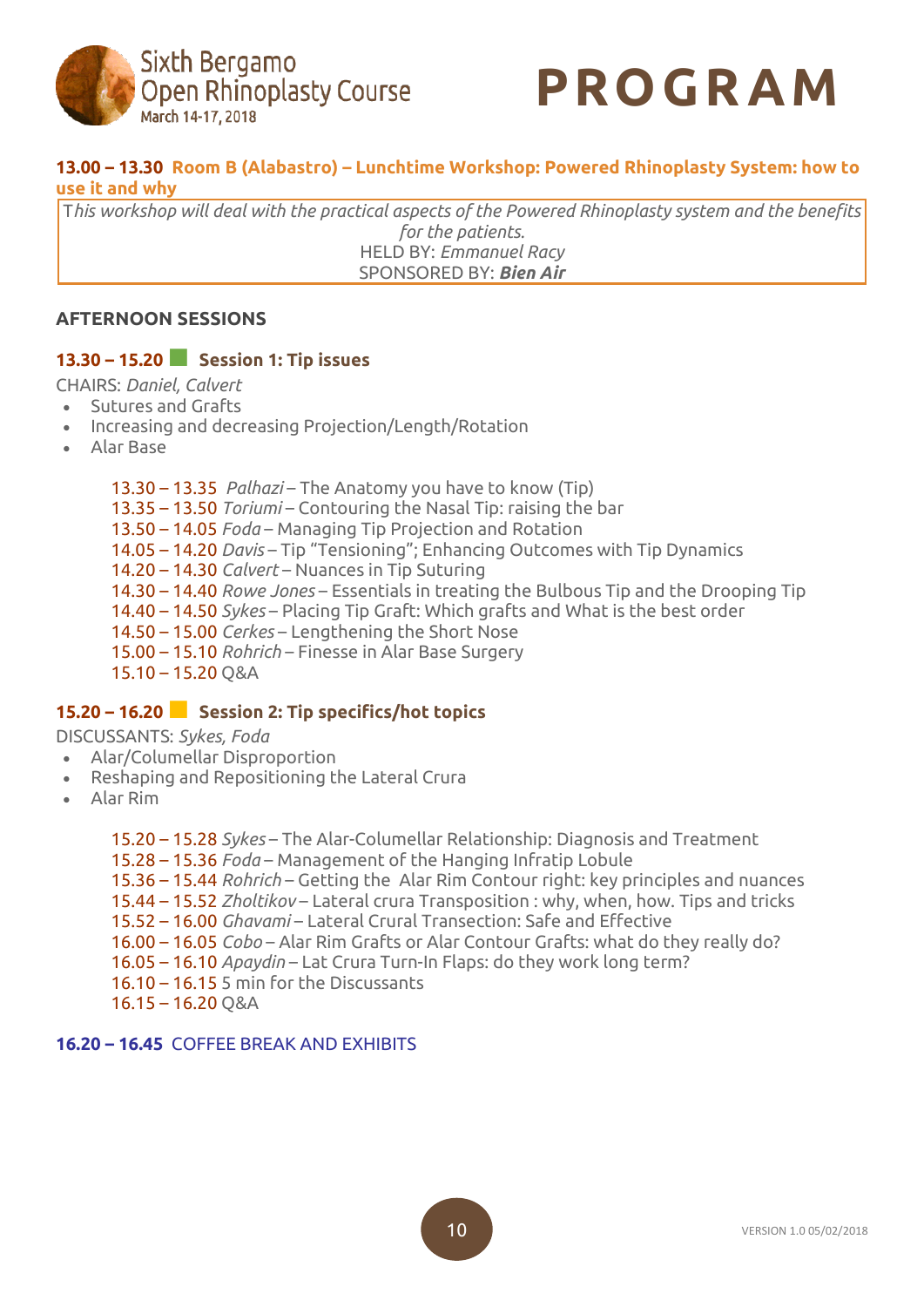



## **16.45 – 18.05■ Tip Hot Topics Videopanel**

*(5 min videos in each group followed by 5 min discussion at end of each group)* REVIEWERS: Davis, Daniel

- 16.45 17.15 *Group 1 Supporting the Tip*
- *1) Rohrich* Role of Columellar struts in tip reshaping
- *2) Daniel* Modified Tongue-In-Groove
- *3) Davis* End-to-End Septal Extension Graft: design and fixation
- *4) Cobo* End-to-Side Septal Extension Graft and its role in modifying the acute nasolabial angle
- *5) Sykes* Caudal Septal Extension Graft for repositioning the tip
- Discussion by Reviewers (5 min)
- 17.15- 17.55 *Group 2 Addressing domes, lateral crura and sidewall*
- 1) *Kovacevic* Cranial Tip Suture and tip shape
- 2) *Davis* The Cap Graft for enhanced tip aesthetics
- 3) *Bruschi* Seagull Graft a three-in-one graft: where and when
- 4) *Celik* "Butterfly" Rim Grafts and their use to correct cephalic transposition
- 5) *Goksel* Oblique Turn Over for flattening and repositioning of the lateral crura
- 6) *Kovacevic* Alar Transposition with Caudal Turn-in Flap
- 7) *Rohrich* Alar Rim/Soft Triangle Reshaping with Butterfly Grafts/Extended Alar Contour Grafts
- Discussion by Reviewers (5 min)

## **17.55 – 18.25■ Tip Controversies Boxing-Ring Panel**

(2 surgeons pro and 2 against for each topic 5 min for each opposing duo to state their points, followed *by 5 min discussion on each topic)*

TOPICS: TIP SUPPORT: Strut vs Septal Extension Graft vs Tongue-In-Groove – LATERAL CRURA MALPOSITION: Transposition vs Alternatives

REFEREES: *Rohrich, Toriumi*

- 1. STRUT (Cerkes, Foda) vs SEG / TIG (Cobo, Davis)
- 2. TRANSPOSITION pro (Cerkes, Sykes ) against (Apaydin, Davis)
- **18.25 – 18.30** *Robotti* 5 min for Wrapping the Tip up

## **18.30 – 20.15 Session 3: "Tip techniques videofocus" (videoclips-only session)** (videoclips-only

session) (3+1 formula: 3 min videoclip followed by 1 min discussion)

- 1. *APAYDIN* Shoe-lace suturing of the Columellar Strut
- 2. *DAVIS* Tongue-In-Groove setback fixation for improved nasal base profile aesthetics
- 3. *DURON* How to Support the nose with no graft in primary rhinoplasty (TIG+spreader flap)
- 4. *GUBISCH* End-To-End fixation of Septal Extension Graft
- 5. *KOSINS* Fine tuning the Septal Extension graft
- 6. *KOVACEVIC* Step-Septal Extension Graft: a new option
- 7. *COBO* Septocolumellar Sling suture
- 8. *COBO* Angulated Dome-Defining and Lateral Srura Steal sutures
- 9. *BRUSCHI* Tuning tip projection with Directional Sutures
- 10. *ROWE JONES* Shield Graft design and placement
- 11. *APAYDIN* Alar Batten: an often neglected gem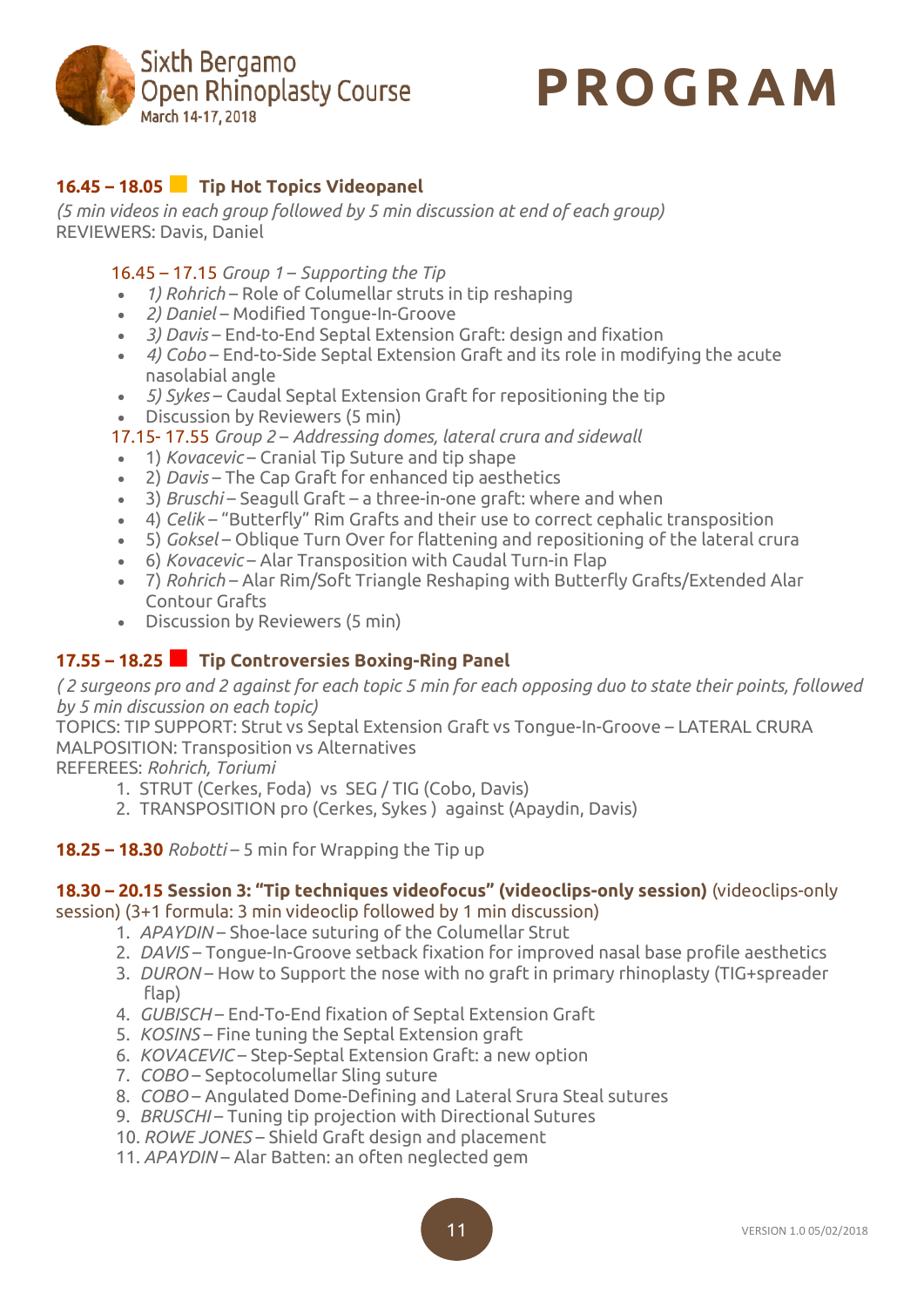



- 12. *ANTOHI* Sidewall strengthening with Radiofrequency
- 13. *PAUN* The Lateral Crural Flap technique
- 14. *KUZANOV* Reinforcement of weak lower lateral crura with septal grafts
- 15. *DURON* Correction of Lateral crura convexity with deep graft
- 16. *KOSINS* Lateral steal and medial crural overlap a powerful combination for the overprojected tip
- 17. *CERKES* Lateral Crura Transposition
- 18. *APAYDIN* Lateral Crura Turn-in flap and repositioning of the lateral crura
- 19. ROBOTTI Correcting inermediate crura excess/asymmetry
- 20. *SYKES* Alar Turn-in flaps and Alar Rrim Grafts
- 21. *DAVIS* Articulated Alar Rim grafts fixation and pocketing
- 22. *COBO* Alar Rim Grafts placement techniques
- 23. *ROBOTTI* Septal T: uses and tips
- 24. *GHAVAMI* A novel versatile graft for the Soft Triangle
- 25. *FODA* Narrowing the nasal base
- 26. *CELIK* Alar base resection

#### **20.15** Adjourn

#### **21.00** GALA DINNER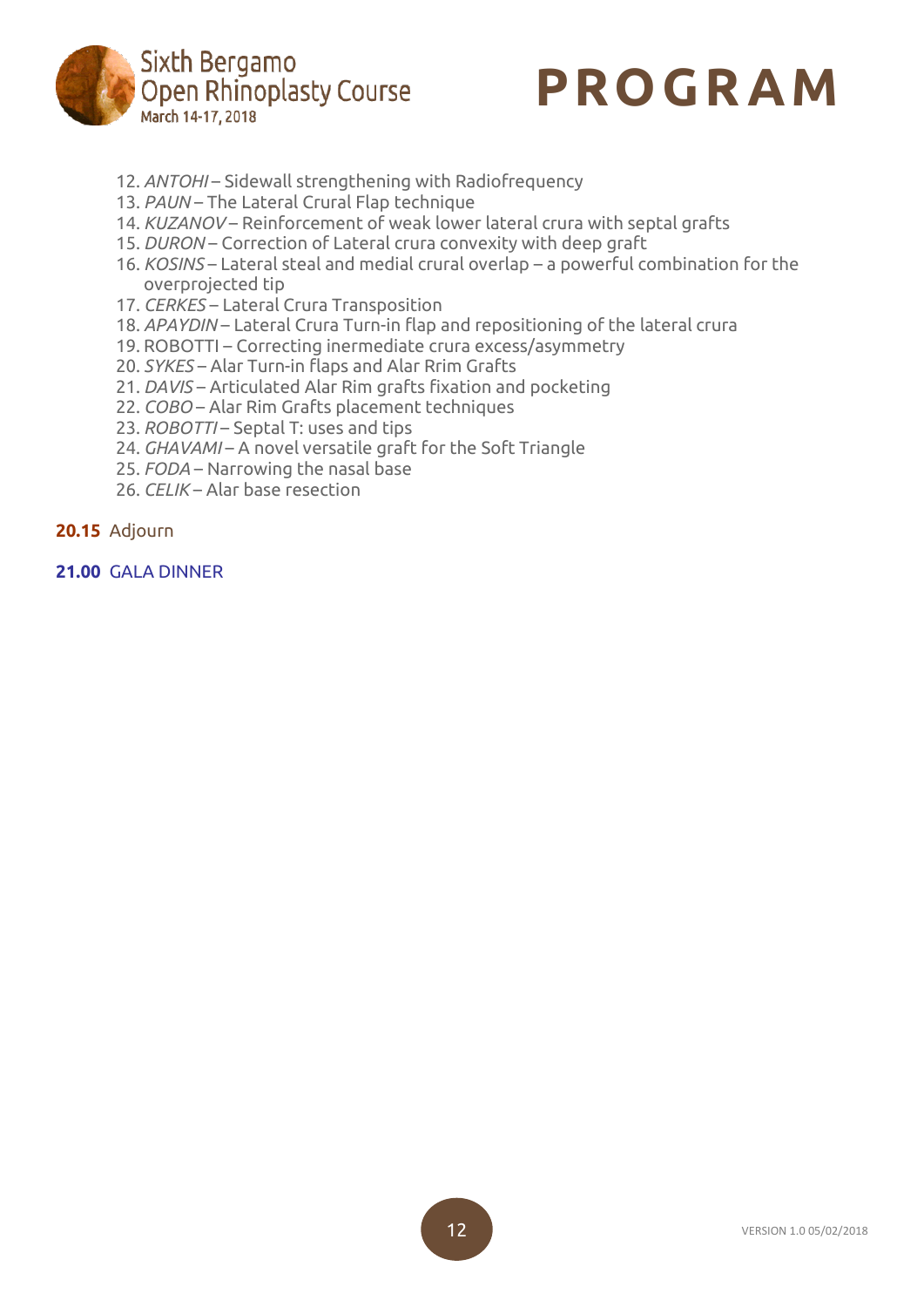

# **PROGR AM**

## **S A T U R D A Y M A R C H 1 7**

GIOVANNI XXIII **CONGRESS CENTER**

## **MORNING SESSIONS**

## **06.30 – 06.45** COFFEE STATION AND REGISTRATION

**Room B (Alabastro) 07.00 – 13.00 6 one-hour Masterclasses**

## **Room A (Oggioni)**

#### **06.45 – 07.45 Session 1: Medical Rhinoplasty**

CHAIRS: *Braccini, Paun*

- Fillers and Botox
- Fillers Controversies- Complications

06.45- 07.05 *Ingallina* – Medical Rhinoplasty: How to inject safely according to newest anatomical evidences

07.05 – 07.20 *Braccini* – Medical Rhinoplasty: how to do it (video)

07.20 – 07.35 *Paun* – Needle vs Knife: the true advantages and the true complications 07.35 – 07.45 Q&A

## **07.45 – 08.40■ Session 2: Medical and Surgical management of Thick Skin**

CHAIRS: *Haug, Kosins*

- Pre and post op skin care protocols
- Intraop maneuvers

07.45- 08.00 *Kosins* – Controlling the Thick Soft Tissue Envelope: Use of Ultrasound and efficacy of Pre-Post Treatment Skin Care Protocols 08.00 – 08.10 *Cobo* -Surgical and non-surgical management of the Thick-Skinned Patient 08.10 – 08.20 *Davis* – Management of the Nasal SMAS – Maximizing Cosmetic Outcomes in the Thick-Skinned Nose 08.20 – 08.25 *Asadi* – Heart-shaped SMASectomy for Thich Skin Rhinoplasty (video) 08.25 – 08.30 *Kosins* – Subdermal dissection of the nasal tip for maximum and safe defatting (video) 08.30 – 08.35 *Celik* – Thinning the skin of the nasal tip (video)  $08.35 - 08.40$  O&A

## **08.40 – 09.50■ Session 3: Ethnic Nose**

#### CHAIRS: *Cobo, Ghavami*

- Ethnic Specifics and Patient Expectations
- Variations and Techniques which matter

08.40 – 08.50 *Ghavami* – Ethnic and Cultural considerations in Rhinoplasty 08.50 – 09.00 *Daniel –* Managing the Thick Skin and Wide Tip in the Ethnic Nose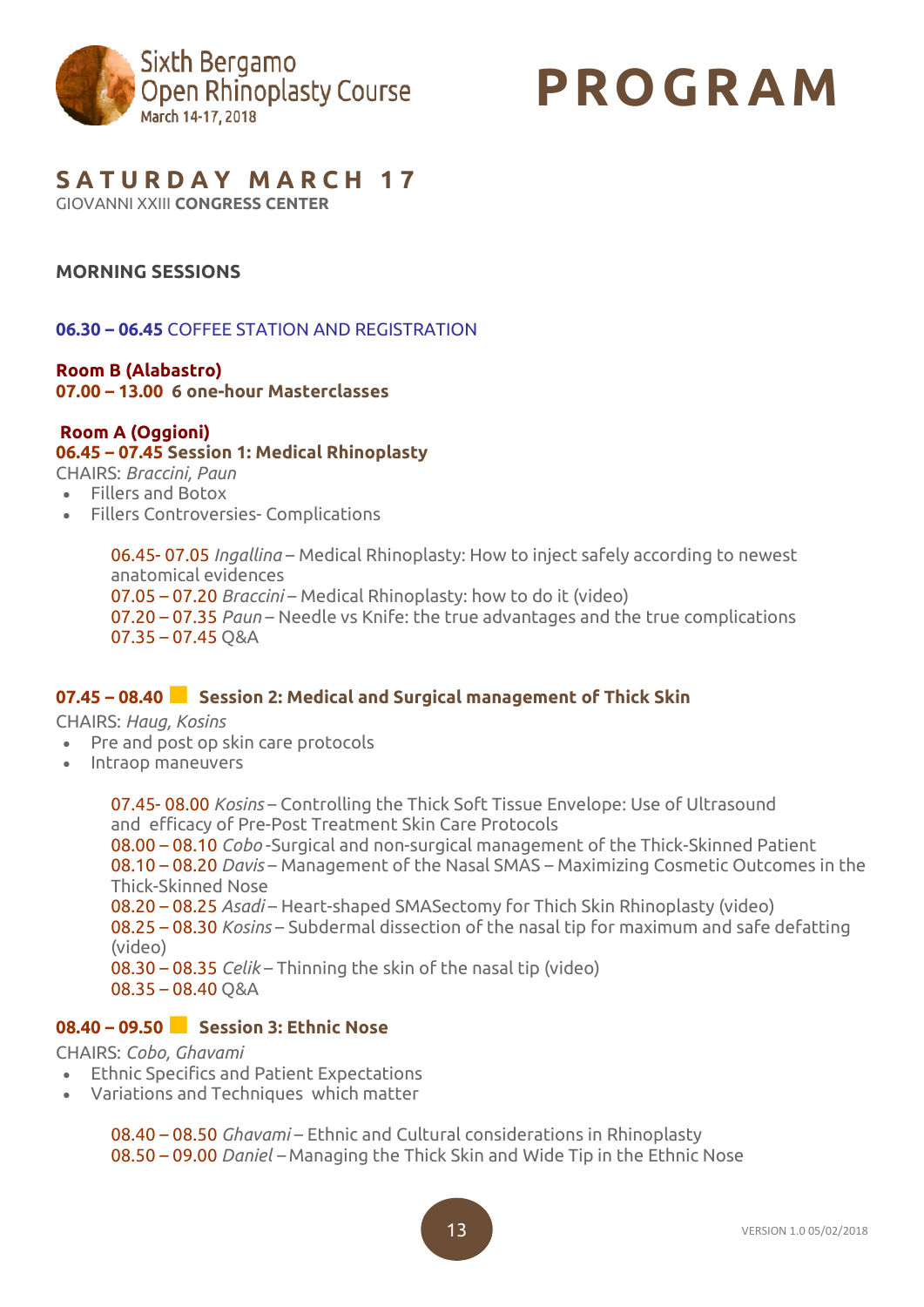



09.00 – 09.10 *Foda* – The Middle Eastern nose 09.10 – 09.20 *Cobo* – The Latino nose 09.20 – 09.30 *Pshenisnov* – The Slavic nose 09.30 – 09.40 *Kumar –* The Indian nose 09.40 – 09.50 Q&A

## **09.50 – 10.10** COFFEE BREAK AND EXHIBITS

**10.10 – 10.30** *Toriumi* – Special Topic: Augmentation rhinoplasty in the Asian patient

## **10.30 – 11.55■ Session 4: Innovations/Experimental**

CHAIRS: *Cervelli, Dacho*

- Tissue Engineering
- Adipose Tissue
- PRP and PFP

10.30- 10.45 *Cervelli* – Regenerative rhinoplasty": the use of PRP membranes 10.45 – 10.55 *Dacho* – Growth factors in rhinoplasty: vision or reality? 10.55 – 11.05 *Haug* – Tissue engineering and applicable constructs for tip surgery 11.05 – 11.15 *Kovacevic* – PRF and cartilage scales/ PRF and microfat 11.15 – 11.25 *Haug* – DCF (diced cartilage fascia) and DF (diced cartilage fibrin) grafts (video) 11.25 – 11.35 *Toriumi* – Microfat in Rhinoplasty 11.35 – 11.45 *Heppt* – Airstream Simulation – future or reality? 11.45 – 11.55 Q&A

**11.55 – 12.05■** Key Topics on Technique – Faculty Poll Review

## **12.05 – 12.30 "Best Movieclip competition" and "Luca Ortelli" Bergamo Open Rhinoplasty Course award**

#### **12.30 – 13.30** LUNCH AND EXHIBITS

#### **12.30 – 13.00 Room C (Stucchi) – Lunchtime Workshop: Marketing communication strategy for 2018: tips and best practices**

*How can you build your brand and get more patients in a constantly changing echosystem? What marketing do you need, what website, which social media and how much should you spend on it?* HELD BY: *Pavel Hilbert* SPONSORED BY: *Estheticon*

## **13.00 – 13.30 Room B (Alabastro) – Lunchtime Workshop: PRF, Cartilage Grafts and Micro Fat**

*The attendees will learn preparation of the new transplant generation using platelet-rich-fibrin (PRF), which is easy, fast and inexpensive.* HELD BY: *Milos Kovacevic and Abdulkadir Goksel* SPONSORED BY: *Mectron*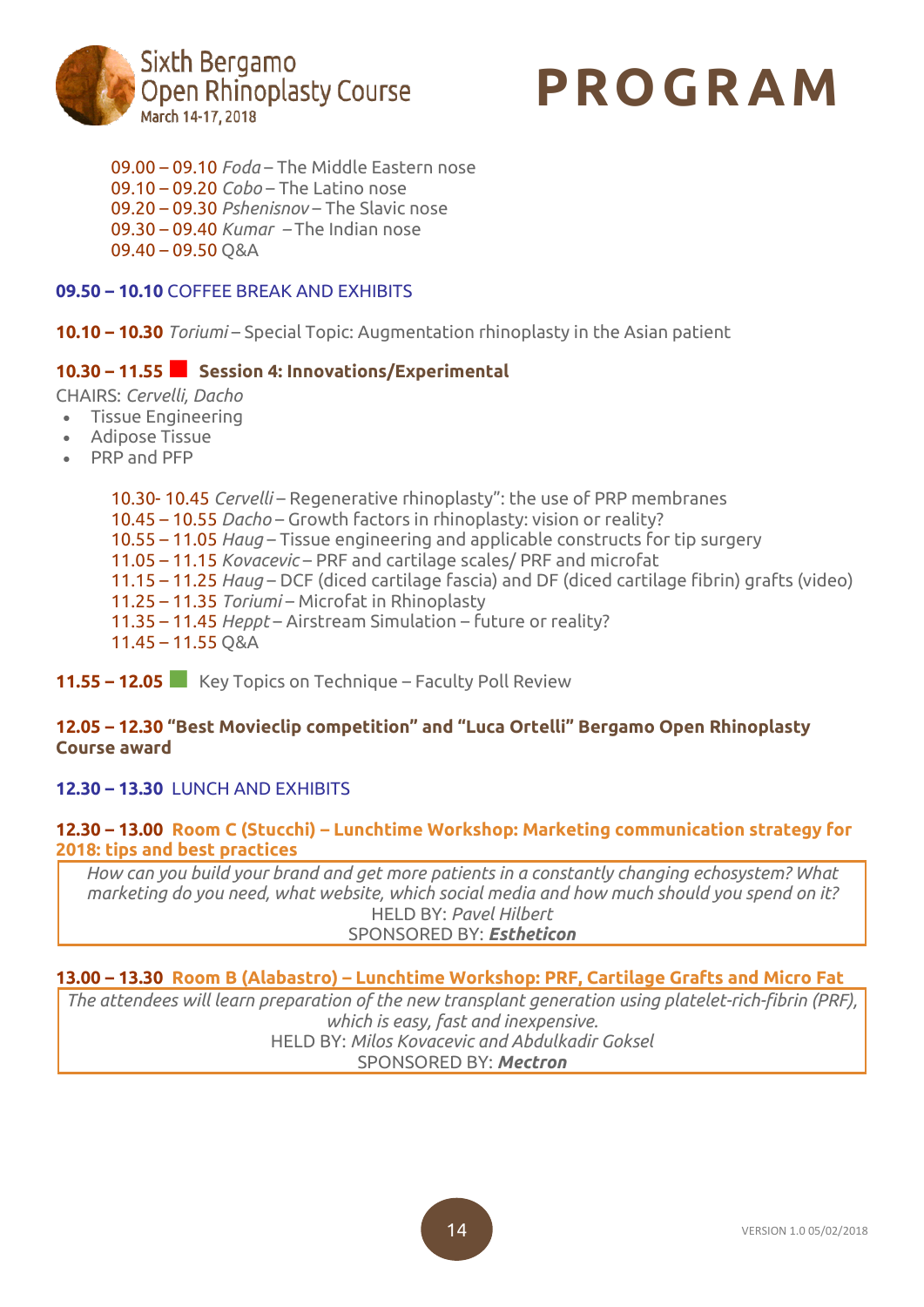



## **AFTERNOON SESSIONS**

## **Room B (Alabastro) – BREAKOUT PARALLEL SESSIONS ––––––––––––––––––––––––––––––––––––––**

**13.30 – 15.30■ Session 1: Six Author- Commented Case Videos: Variations In Primary Rhinoplasty**

#### **15.30 – 18.10 Session 2: Aesthetic Nasal Reconstruction**

CHAIRS: *Fischer, Mazzola*

- Segmental/Total and Flaps of choice
- Cleft Lip Nose and Binder Syndrome

15.30 – 15.50 *Haack* – Local flaps vs. Grafts for nasal reconstruction (with video) 15.50 – 16.05 *Fischer* – Combined unit defects: Nose-Cheek-Lip reconstruction (with video) 16.05 – 16.25 *Haack* – Full thickness defects – Lining with grafts – flaps – free flaps 16.25 – 16.45 *Fischer* – Considerations Framework and variations in construction 16.45 – 16.55 *Haack* – Forehead expansion – pros and cons 16.55 – 17.15 *Fischer* – Secondary nasal reconstruction 17.15 – 17.25 *Haug* – Unusual courses in three cases after rhinoplasty/nose reconstruction: a review of the literature and what we can learn 17.25 – 17.40 *Carminati, Robotti* – Reducing the framework downsizes the flaps needed for reconstruction 17.40 – 17.50 *Asadi* – Cleft Lip-Nose Deformities : Three dimensional Balancing 17.50 – 18.00 *Kumar* – Rhinoplasty in Binder syndrome 18.00 – 18.10 Q&A 18.10 – 18.30 *Gubisch* – Special Topic: Our concept in cleft nose deformity

**–––––––––––––––––––––––––––––––––––––––––––––––––––––––––––––––––––––––––––––––––––––––––––**

## **13.30 – 14.20 Panel: Social Media and Building a Brand**

(10 min per panelist: 10 min discussion) CHAIRS: *Rohrich, Zholtikov*

- Understanding Social Media
- Benefits and Ethics
- Pearls and Pitfalls

13.30-13.45 *Ghavami* 13.45-14.00 *Calvert* 14.00-14.10 *Pavel* (Marketing Specialist) 14.10-14.20 Discussion

## **14.20 – 16.10■ Secondary Rhinoplasty**

- Preventing its occurrence
- Psychology and patient Selection
- Principles and Algorithms
- Bony, midvault and septum deformities
- Tip deformities
- Functional issues
- Complex challenges
- Structural Reconstruction
- Camouflage and new Cartilage Variations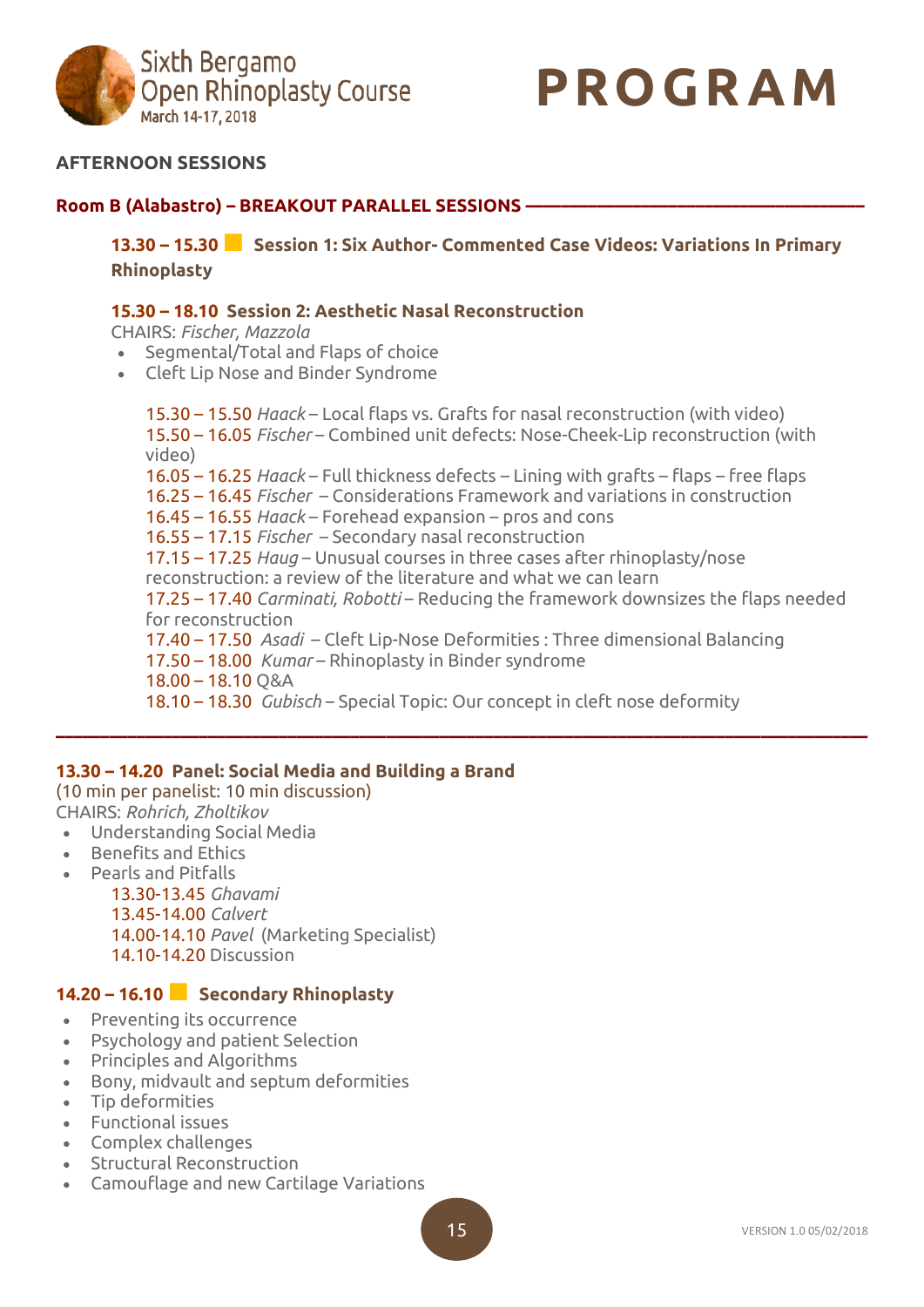



## **14.20 – 14.40■ Special Topic: Preventing <sup>a</sup> secondary rhinoplasty**

*(on preop errors in assessment and intraop errors on technique)*

14.20 – 14.30 *Rohrich* – When to say no, how and why 14.30 – 14.40 *Rohrich* – Why primary rhinoplasty fails, (and on the importance of closing dead space)

## **14.40 – 16.10■ Performing secondary rhinoplasty**

CHAIRS: *Gubisch, Ghavami*

14.40 – 14.45 *A. Wengen* – First: Save your neck in Rhinoplasty: tips and tricks in the OR to reduce surgeon's neck pain 14.45 – 14.55 *Cerkes* – Treatment of the Overresected Nose

14.55 – 15.05 *Daniel* – DCF (Diced CartilageFascia) to the dorsum in secondary rhinoplasty

15.05 – 15.15 *Foda* – Destroyed tip support: is rib cartilage mandatory?

15.15 – 15.25 *Cobo* – Structural grafting in the nasal tip without using rib cartilage

15.25 – 15.35 *Davis* – Working with autologous rib cartilage- optimizing results

15.35 – 15.45 *Robotti* – Pearls on using rib in revision rhinoplasty

15.45 – 15.55 *Apaydin* – Three different ways to augment major saddling

15.55 – 16.05 *Calvert* – Composite grafts: when and how

16.05 – 16.15 Q&A

#### **16.00 – 17.30** COFFEE STATION

## **16.15 – 16.35** *Toriumi* – Video-Presentation: Structural Grafting Using Costal Cartilage

## **16.35 – 17.30■ Secondary Rhinoplasty Hot Topics Videopanel**

*(5 min videos in each group followed by 5 min discussion at end of each group)* REVIEWERS: *Toriumi, Cerkes*

## 16.35 – 17.00 *Group 1 – Working on dorsum*

- 1) *Toriumi* Dorsal grafting with costal cartilage
- 2) *Gubisch* Rib grafts for aesthetic dorsal lines
- 3) *Cerkes* The DC-RAF graft (diced cartilage-rectus abdominis fascia)
- 4) *Robotti* The SPF graft (Sandwich Perichondrium-Fascia): solving the dilemma between definition and edge visibility
- Discussion by Reviewers (5 min)

17.00- 17.30 *Group 2 – Working on tip*

- 1) *Cerkes* Dome reconstruction using the remnants of the lateral crura
- 2) *Davis* AARG (Articulated Alar Rim Graft) for treating post-surgical alar retraction
- 3) *Foda* Conchal cartilage reconstruction of battered nasal tips and ear cartilage columellar strut
- 4) *Gubisch* Bending technique for reconstruction of the lower lat cartilages and what to do when bending fails
- 5) *Toriumi* Composite Grafting and managing Nasal Vestibular Stenosis
- Discussion by Reviewers (5 min)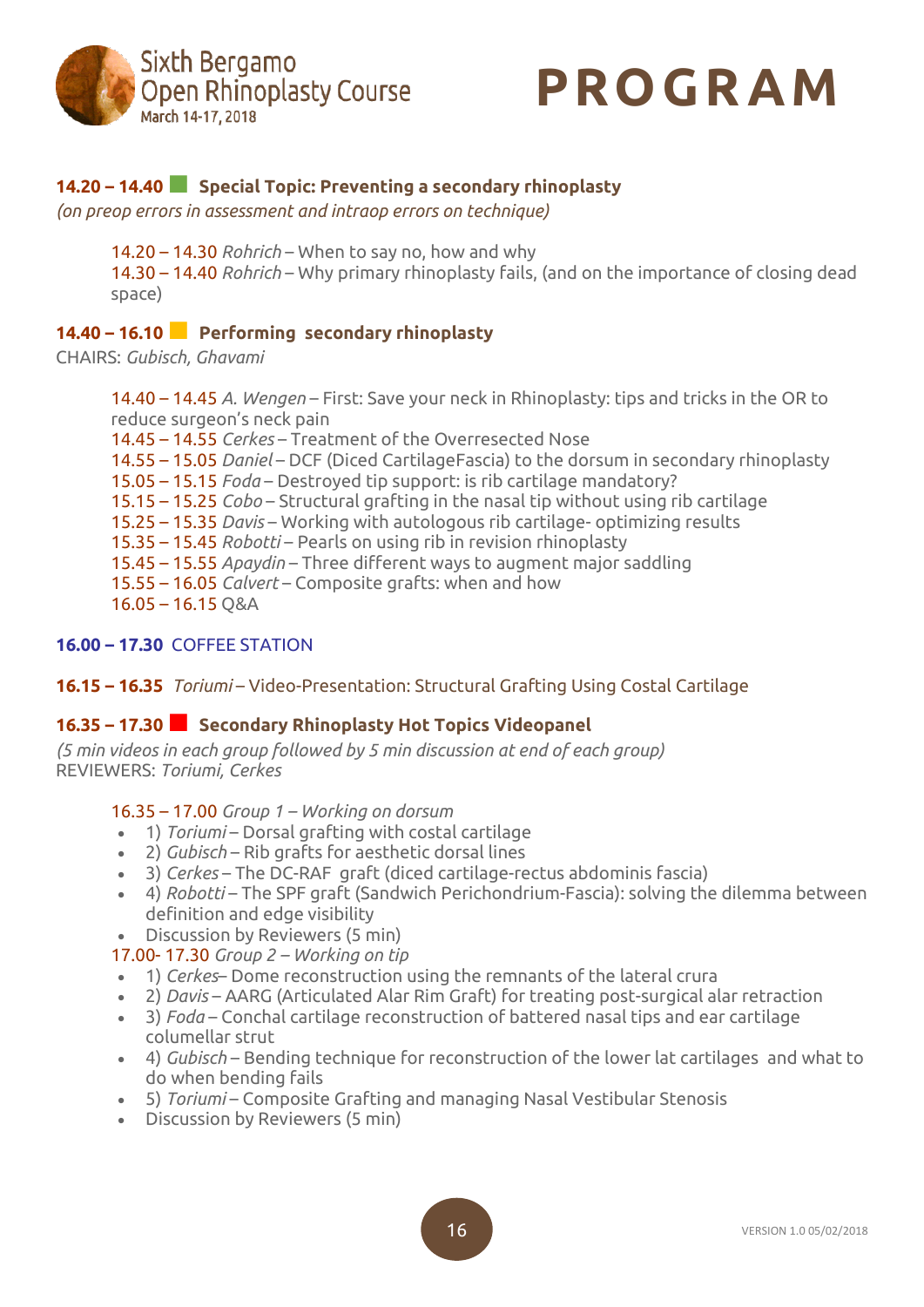



## **17.30 – 17.55■ Rib Techniques Videopanel (Part 1) Harvesting Techniques Videopanel**

(4 min videos in each group followed by 5 min discussion at end of each group) REVIEWERS: *Robotti, Davis*

- 1) *CERKES* Partial rib harvest
- 2) *TORIUMI* Mini-incision rib harvesting
- 3) *ROBOTTI* Inframammary fold incision and full thickness harvesting
- 4) *GERBAULT* Piezo Rib Graft Harvesting
- 5) *GOKSEL* Endoscopic rib harvesting
- Discussion by Reviewers (5 min)

# **17.55 – 18.10■ Rib Techniques Videopanel (Part 2) Segmentation-Fabrication Techniques**

(4 min videos in each group followed by 5 min discussion at end of each group)

- *DAVIS* Fabricating grafts that serve the purpose from rib: lamination and finesse
- *APAYDIN* Oblique Split Technique and using a "Chef's Knife"
- Discussion by Reviewers (5 min)

## **18.10 – 18.30■ Secondary Rhinoplasty Controversies Boxing-Ring Panel**

(3 surgeons pro and 3 against. 6 min for each opposing trio to state their points followed by 6 min discussion by and between referees) TOPIC: Essential or Unnecessary?

REFEREES: *Rohrich, Toriumi*

- 1. **Essential**: Davis, Gubisch, Calvert
- 2. **Unnecessary**: Cobo, Foda, Ghavami

## **18.30 – 19.05 "Secondary Rhinoplasty techniques (non- rib) Videofocus" (videoclips-only session)**

(3+1 formula: 3 min video followed by 1 min discussion)

- 1. *ROHRICH* Scar tissue preservation / Scar reshaping in revision rhinoplasty
- 2. *HEPPT* Ear Cartilage Harvest and postauricular approach to Temporalis Fascia harvesting
- 3. *GOKSEL* How to harvest Temporalis Fascia
- 4. *HAUG* Tragus as a donor site for small cartilage grafts
- 5. *HAACK* Septum Reconstruction with a Double-Layered Conchal L Strut
- 6. *ANTOHI* Dorsum and sidewall camouflage with Diced Cartilage in secondary rhinoplasty
- 7. *CALVERT* Creating the DCF construct
- 8. *FODA* Ear cartilage Columellar Strut
- 9. *FODA* Dealing with Tip Bossa
- 10. *HEPPT* Alar Notching correction using Ear Cartilage